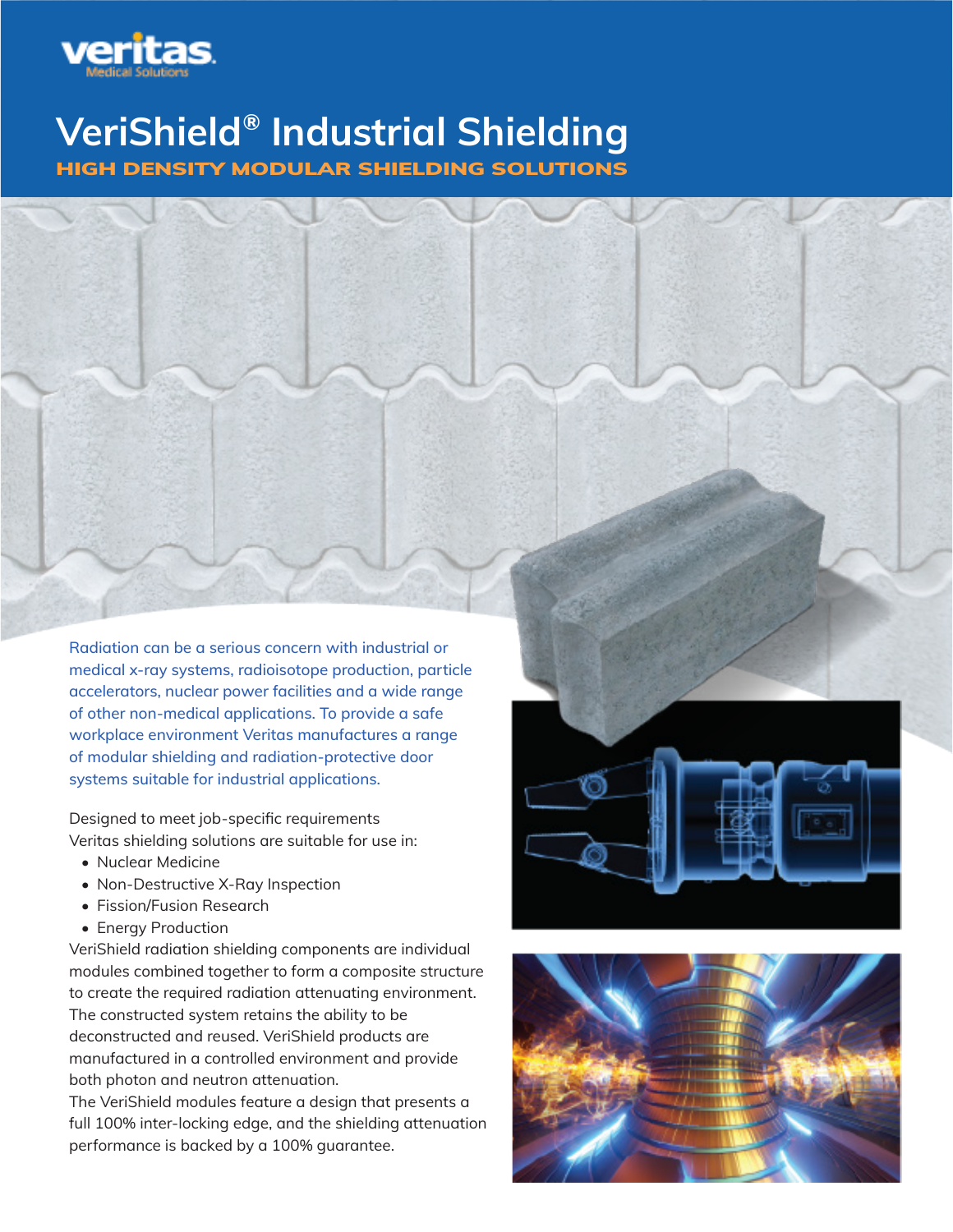# Veritas VeriShield modular shielding syste

Veritas VeriShield is a system of dry stacked modules that can be easily configured into any size, shape or type of radiation shielded structure. Individual shielding requirements are met by tailoring the density and number of layers of VeriShield as needed. Shielding is easily installed, in even the most confined work site, and can be easily upgraded, reconfigured or removed if needed.

Compared to concrete, VeriShield requires less than half the space and is installed much faster. Modules are easily transported to the worksite and can be stored indoors or out, as installation is unaffected by weather. Their compact size allows for convenient delivery with fast and easy installation without disrupting surrounding services.

No other shielding method provides a comparable blend of attenuation performance, convenience and affordability.



# FRACTIONAL MODULES

In addition to standard full-sized modules, VeriShield is available in half thicknesses (HT), which allow layers to be offset, effectively locking the overall shielding structure firmly together.

### **SIZE**

Standard VeriShield modules are 5″ x 5″ x 10″ (127mm x 127mm x 254mm). Their compact size allows for easier handling along with increased worker safety and a dramatic reduction in installation times.

# **DENSITY**

VeriShield is available in a variety of densities ranging from 150/lbs/ft3 (2.4 g/cm3), to 313 lbs/f t<sup>3</sup> (5.0 g/cm<sup>3</sup>).

# *TERLOCKING RIDGES*

The smoothly curved faces of the VeriShield modules provide a tight fit between individual pieces (top to bottom and on both ends), for a solid, leak-free interlock.

# **ATTENUATION**

VeriShield provides superior neutron and photon attenuation for all types and energies of equipment.

The groundbreaking interlocking curves of VeriShield introduce an extra measure of radiation protection. By eliminating any chance of straight line passage of radiation between the modules, VeriShield provides enhanced attenuation levels—by a factor of two times at the joints—unmatched by other existing shielding methods.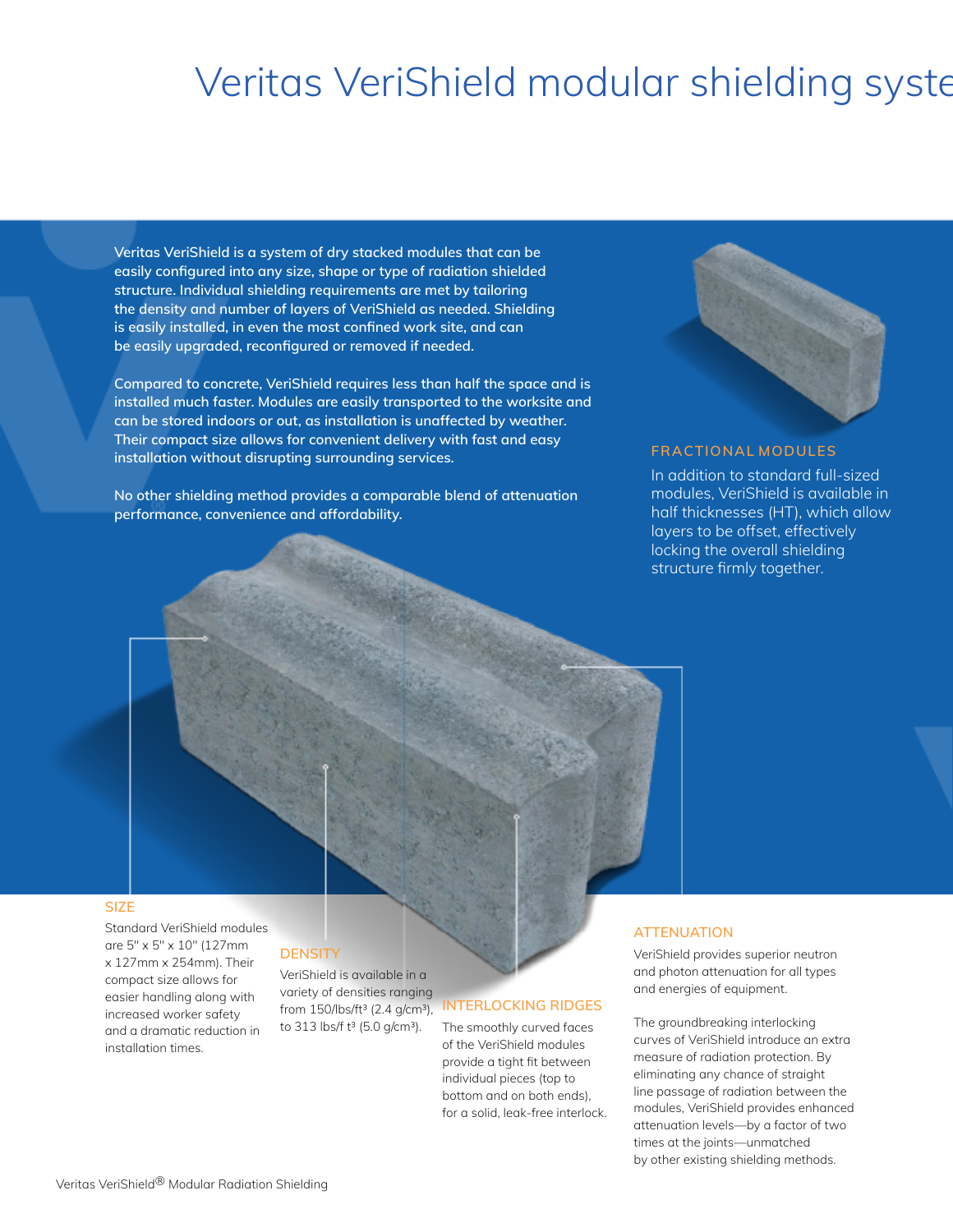# ems guarantee 100% radiation protection.





VeriShield construction allows for unmatched flexibility in designing details to accommodate virtually any installation. The VeriShield modules and shapes can be configured to produce the very best in shielding strength and effectiveness.

# Commercial Radionuclide Producers and Research Institutions

Accelerator and cyclotron-produced diagnostic and therapeutic radiopharmaceuticals to meet critical patient healthcare needs and help advance clinical research. Veritas shielded rooms, door systems, structures and peripheral shielding.

#### High Energy X-Ray Inspection Services

Non-destructive testing of critical parts such as those in aerospace, medical device, electronic, automotive and defense applications. Also cargo inspection and product screening facilities. Veritas shielded rooms, door systems and peripheral shielding.

# Fission / Fusion Energy Generation and Research

Production of reliable nuclear power through advanced technologies. Development of innovative bio-shield designs and components to retain strength and attenuation levels under neutron loads and high temperatures. Veritas designs maximize shielding attenuation while assisting with activation/waste/recyclability issues associated with nuclear facilities. Veritas exterior vessel shielding, storage bunkers and bio-shield stockpiles.

## Small Modular Reactors (SMR)

Veritas is actively exploring VeriShield options for incorporation in modular shielding designs as part of the IAEC Nuclear Harmonization and Standardization Initiative (NHSI), with the goal of facilitating the safe and secure deployment of SMRs and other advanced nuclear technologies.